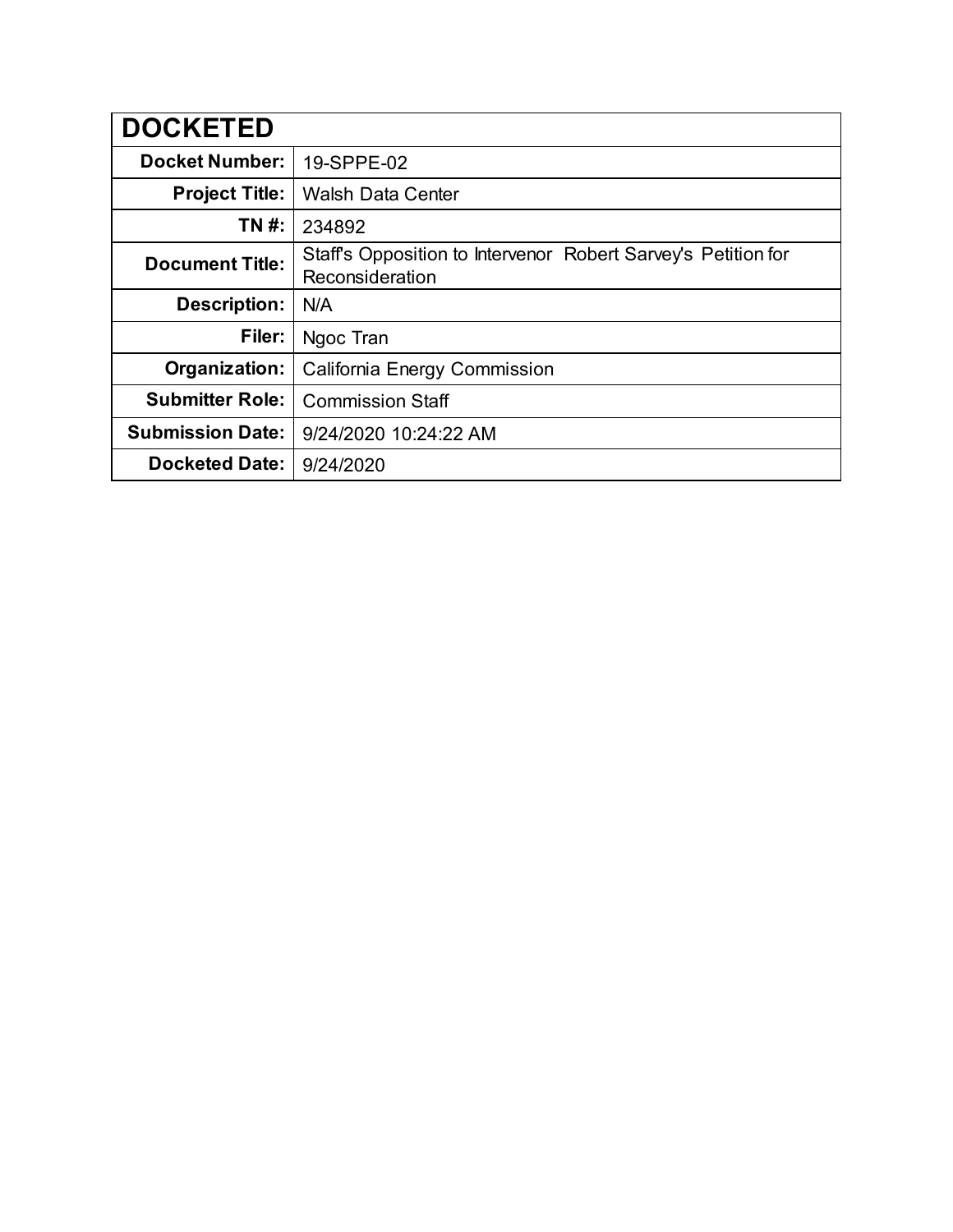

**State of California State Energy Resources Conservation and Development Commission 1516 Ninth Street, Sacramento, CA 95814 1-800-822-6228 – www.energy.ca.gov**

**APPLICATION FOR SMALL POWER PLANT EXEMPTION FOR THE:**

*WALSH BACKUP GENERATING FACILITY*

 **Docket No. 19-SPPE-02**

# **STAFF'S OPPOSITION TO INTERVENOR ROBERT SARVEY'S PETITION FOR RECONSIDERATION**

#### **I. Introduction**

On August 12, 2020, after a public hearing held at a Business Meeting, the California Energy Commission (CEC) issued an order granting a small power plant exemption (SPPE) for the Walsh Data Center (Walsh). The exemption allows the local municipality with land use authority, in this case the City of Santa Clara, to proceed with review and approval of the project. On September 10, 2020, Intervenor Robert Sarvey filed a petition for reconsideration (petition) under Title 20, section 1720, of the California Code of Regulations, requesting that the CEC reverse its exemption of the project from the CEC's jurisdiction and deny the SPPE application. The CEC has set a hearing date on the petition of October 14, 2020. Parties are to file responses to the petition by September 25, 2020. The following is CEC Staff's opposition to the petition.

Title 20, California Code of Regulations, section 1720 requires a petition for reconsideration to specifically set forth either, 1) new evidence that despite the diligence of the moving party could not have been produced during evidentiary hearings on the case; or 2) an error in fact or change or error of law. The petition must fully explain why the matters set forth could not have been considered during the evidentiary hearings, and their effects upon a substantive element of the decision.

Because the Commission's decision on exemption must rest on findings that "no substantial adverse impact on the environment or energy resources will result from the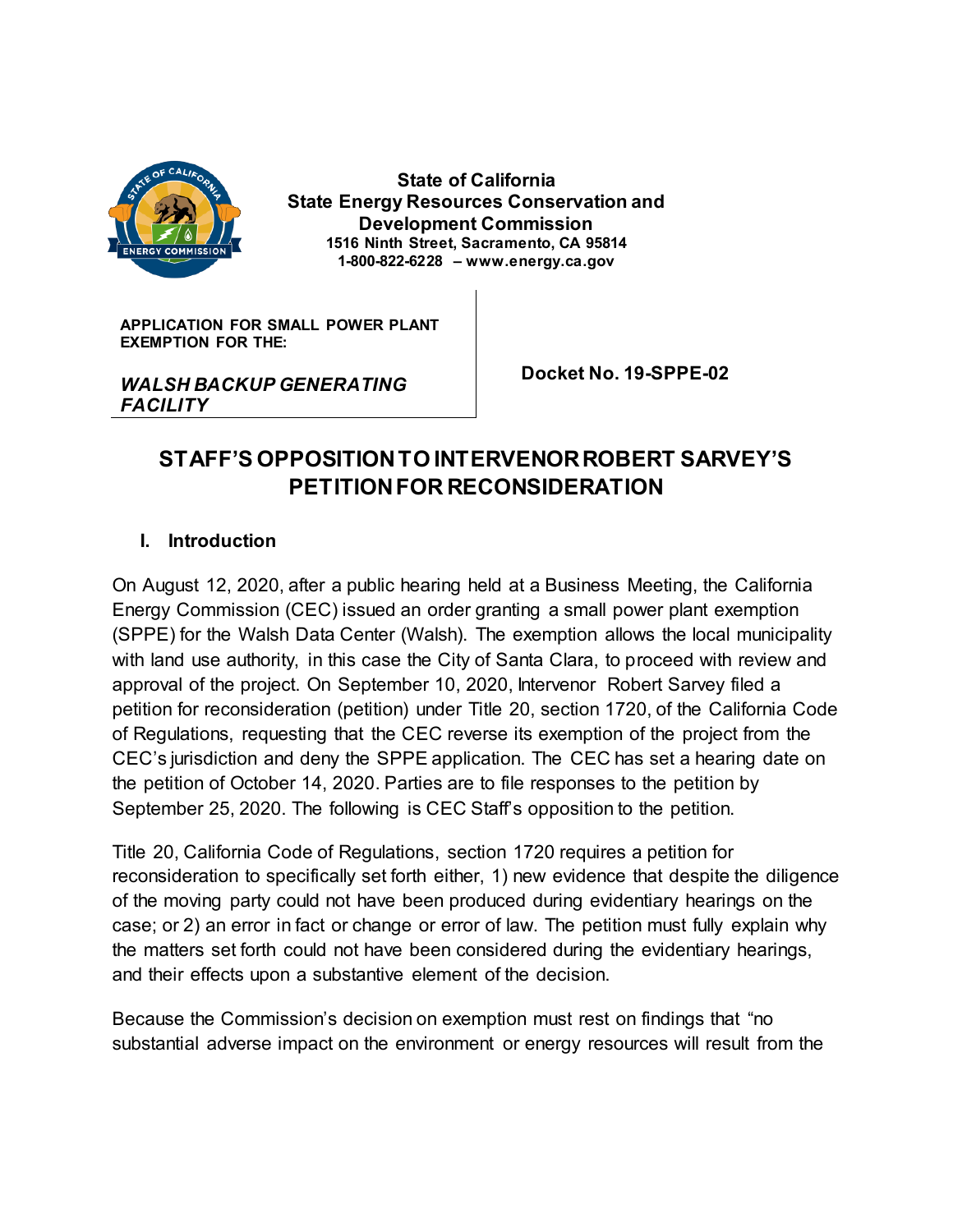construction or operation of the proposed facility,"<sup>1</sup> the "new evidence" presented must be such that it would undermine or call into question a key point or fact on which the Commission's findings have relied, thereby having an "effect on a substantive element of the decision."<sup>2</sup> As discussed below none of these requirements have been met.

## **II. No New Evidence Has Been Produced that Changes any Substantive Element of the Decision**

In dramatic fashion, the petition identifies rolling blackouts, unprecedented strain on the grid, states of emergency, public safety power shutoffs (PSPS), and programmatic comments regarding backup diesel generators made by the California Air Resources Board as the rationale for the petition. The petitioner is simply attempting to cloak an effort to relitigate the issue of air quality analysis for emergency operations, an issue that was comprehensively analyzed. The petition confuses the issue of causes of emergency generator operations with ability to model emergency generator operations and related emissions.

In developing the extensive record for the proceeding, which the exemption was based on, staff did not attempt to list every conceivable way in which the backup generators might have to operate in an emergency because such an exercise would be pointless. The evidence in the record does not state the backup generators will never be used, the issue is being able to meaningfully model emergency use. Whether that use is triggered by mylar balloons, PSPS, equipment failure, or grid emergencies, useful modeling remains elusive.

The recent unpredictable rolling blackouts, which as the petition admits, is only the second time in 20 years, confirms the conclusion of staff detailed in the analysis set forth by Dr. Jiang that emergency operations are infrequent, unpredictable, unplanned, and would require so many speculative assumptions that a modeled result would not be meaningful. (Ex 200, pp. 5.3-31 to 5.3-39, Hearing Transcript, p. 74: 15-25, p. 75: 1-25, p. 76: 1-11.) The fact that there was a period of grid stress causing a few data centers to operate some of their generators under emergency conditions does not impact the conclusions and findings of the CEC's decision on the Walsh application for exemption. It is not necessary to identify all the causes of emergency generator use to have a

 $\ddot{\phantom{a}}$ 

<sup>&</sup>lt;sup>1</sup> Pub. Resources Code §25541.

 $<sup>2</sup>$  This is the purpose for requiring the petition to discuss the effects such new information has upon a</sup> substantive element of the decision. Thus, new information in and of itself should not be enough to justify reconsideration unless that information, assumed or proven to be true, could lead the CEC to change a finding regarding its decision. For example, an assertion that there is new evidence that the project's impacts are likely to be less than anticipated should not trigger reconsideration.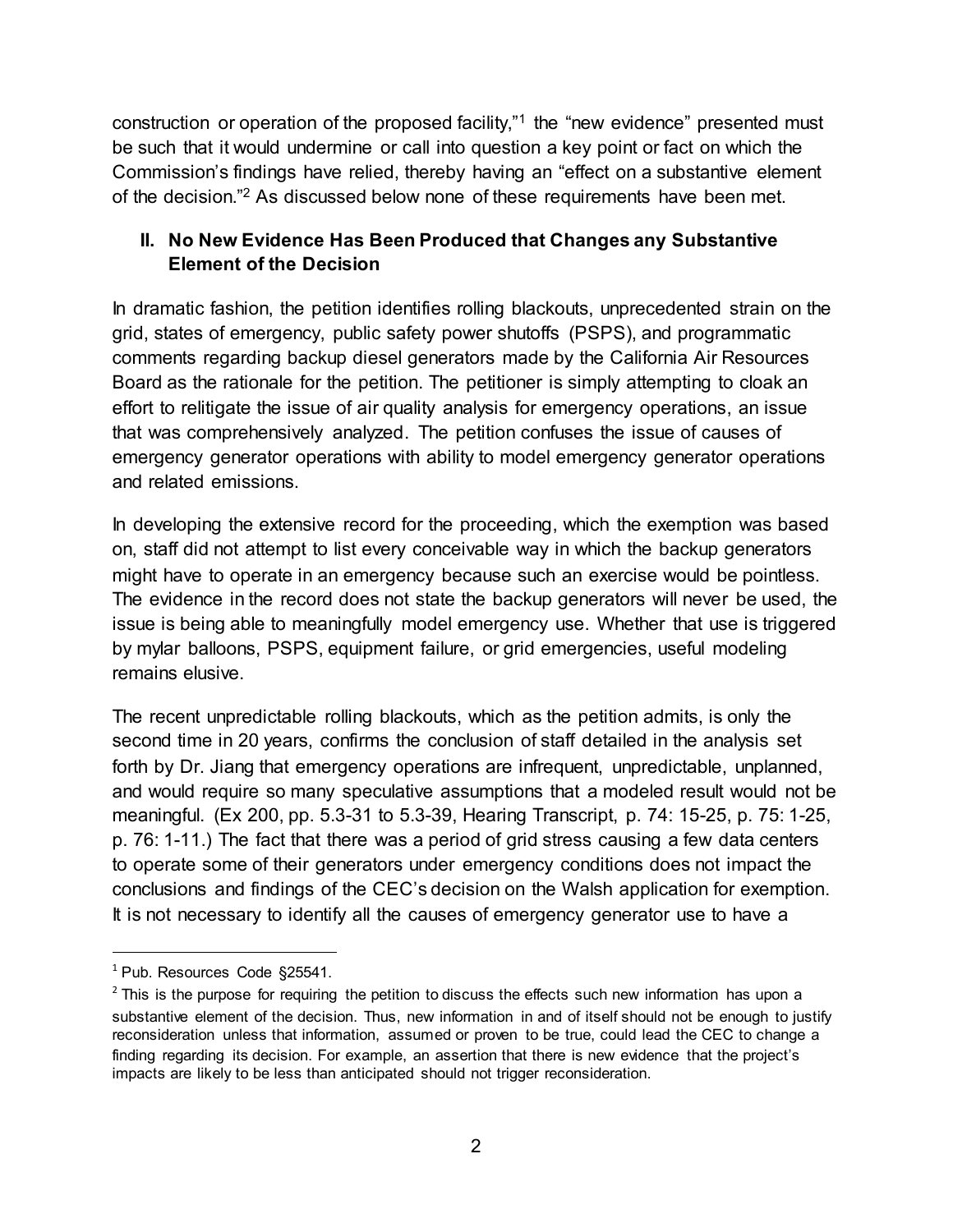complete and valid analysis. And the recent grid emergencies do not provide any new certainty in determining the next grid or data center emergency that would result in a future emergency response.

The petition has provided no facts that rolling blackouts due to grid stress is now a regular occurrence and therefore can be more accurately modeled, or that the grid stress was linked to the data centers in Santa Clara or the greater Bay Area. Staff believes the more likely scenario is that the California Independent System Operator, California Public Utilities Commission, and the CEC along with utilities will take affirmative steps to address the structural causes and that rolling blackouts will not be a regular occurrence. (See letter dated August 19, 2020, Joint Letter to Governor Newsom from the CEC, CPUC, and California ISO regarding efforts to determine the cause of the rolling blackouts and to prevent future ones.)

Likewise, the issue of PSPS was addressed in the proceeding and is not a new topic and no errors in fact or law have been identified. The petitioner even took the opportunity and questioned the Silicon Valley Power witness about PSPS. (Hearing Transcript, pp. 35-36) Again, the petition also assumes a static situation where the utilities make no efforts to eliminate the need for PSPS.

#### **III. Comments by California Air Resources Board at the September 9, 2020 Business Meeting do not Support the Motion for Reconsideration**

At the September 9, 2020, Business Meeting on the approval of the Sequoia exemption, representatives of the California Air Resources Board (CARB) and the Bay Area Air Quality Management District (BAAQMD) made general comments about wanting to work with CEC staff on refining how some of the air quality analysis is performed and reference was made regarding potential alternatives to diesel generators. (Docket 20- SPPE-01, TN# 234840, p.19: 11-20, p. 20: 3-25, p.21: 3-22, p.22: 7-22.) These statements, however, do not rise to the level of new evidence. None of the comments made at the business meeting provided any new evidence or cited to specific errors of fact or law in this decision that would support the petition. Both agencies generally expressed concerns about the growth in diesel combustion for backup power at data centers, and a preference for alternatives; they did not, however, provide any new facts or substantial evidence that the CEC's analysis of impacts was flawed. As discussed further below, the record in this proceeding already addresses the issues raised by these agencies; their comments in the Sequoia proceeding cannot be relied on to support the petition.

While staff has been working with CARB and BAAQMD on the issues surrounding data centers and looks forward to continuing broader programmatic discussions on how analysis for emergency generators can be refined, the actual evidence in the Walsh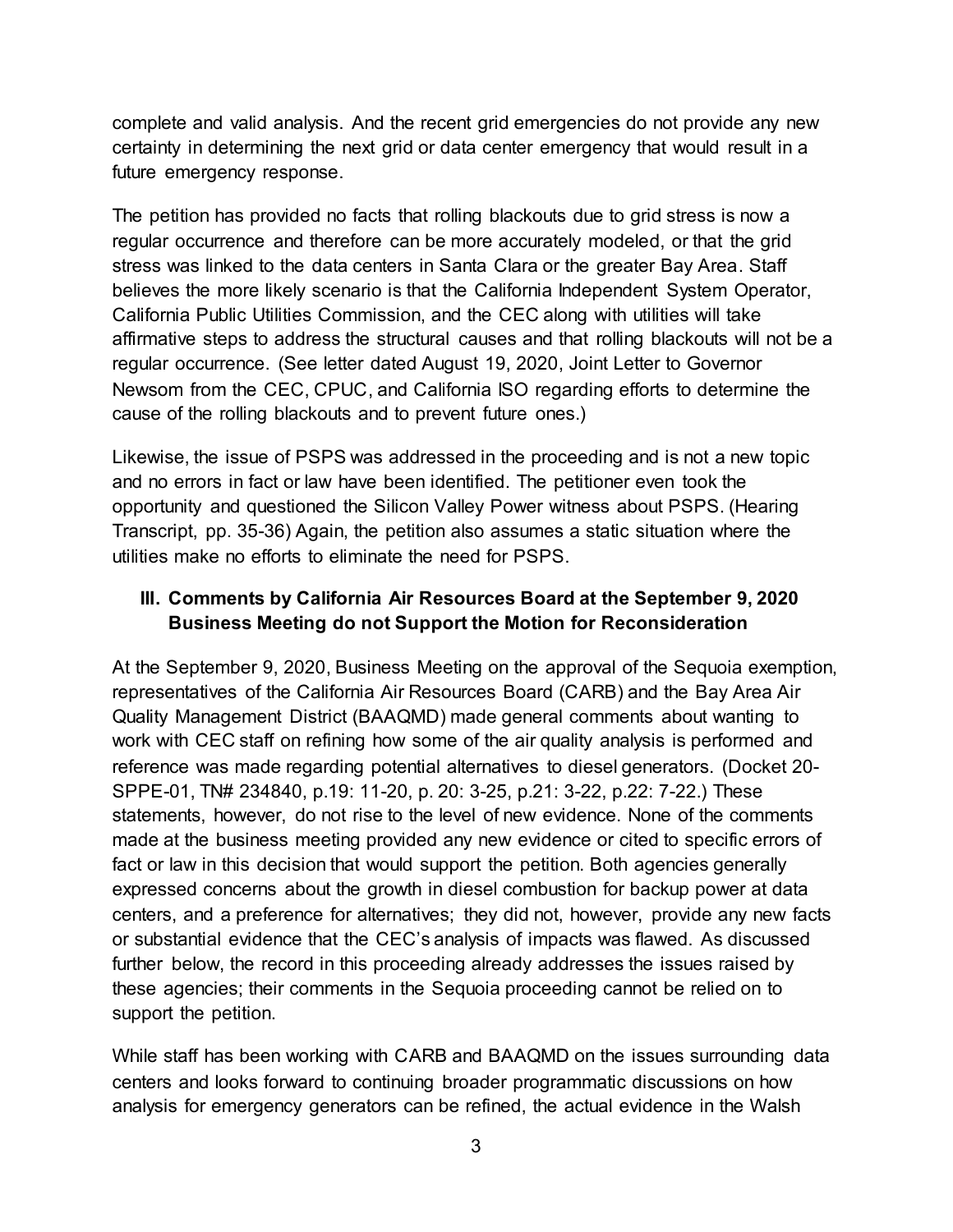proceeding, as opposed to general comments at the business meeting related to another project, supports the approved exemption decision issued by the CEC.

In the Walsh proceeding, staff specifically provided refined air quality analysis in response to comments by BAAQMD, which BAAQMD testified adequately addressed its concerns for the Walsh project. (Exhibits 201 and 203, Hearing Transcripts, pp. 65-68.)

CARB and BAAQMD suggested at the business meeting that other cleaner generating technology *be considered* but have not specifically identified how those technologies would meet project objectives. (Docket 20-SPPE-01, TN# 234840, p.19: 11-20, p. 20: 3- 25, p.21: 3-22, p.22: 7-22.) CEC staff looks forward to working with CARB, BAAQMD and stakeholders to identify specific technologies or fuels that are commercial, permitted by local or state agencies, and that would meet some of the project objectives and reliability goals.

For purposes of the Walsh project, the comments at the September Business Meeting do not reflect new facts or evidence not already considered in the Walsh proceeding. A discussion of alternative generating technology was not required because there were no significant impacts from the testing and maintenance of the generators identified in staff's analysis or anywhere in the record necessitating the need for an alternative's discussion. Despite this, the Walsh application did contain a section on alternatives explaining why various technologies would not be viable for backup generation. (Exhibit 1, pp. 184-186.)

CARB also raised the issue of the project using older Tier 2 engine technology, but as the record shows, the project's proposing to use Tier 2 with *diesel particulate filters* to reduce air emissions beyond just Tier 2 levels. (Exhibit 200, p. 5.3-21, Exhibit 201, p. 6, Hearing Transcripts, p. 64: 6-22) Staff notes that if the Walsh Data Center is approved by the City of Santa Clara, at the time the BAAQMD reviews the project to issue air permits for the backup generators, BAAQMD may require Tier 4 engines if the BAAQMD designates Tier 4 as the current best available control technology.

Thus, CARB and BAAQMD comments at the business meeting did not result in new evidence, facts or errors in fact or law necessitating the granting of the petition for reconsideration.

#### **IV. The Walsh and Lafayette Data Centers are Separate Facilities**

While the petitioner was aware of the Lafayette project during the development of the Walsh Record (Exhibit 501, p. 5), the idea that Walsh and Lafayette are a single project was first brought up at the August 12, 2020 Business Meeting by the petitioner. The primary driver of this theory stems from the proximity of the two proposed facilities to